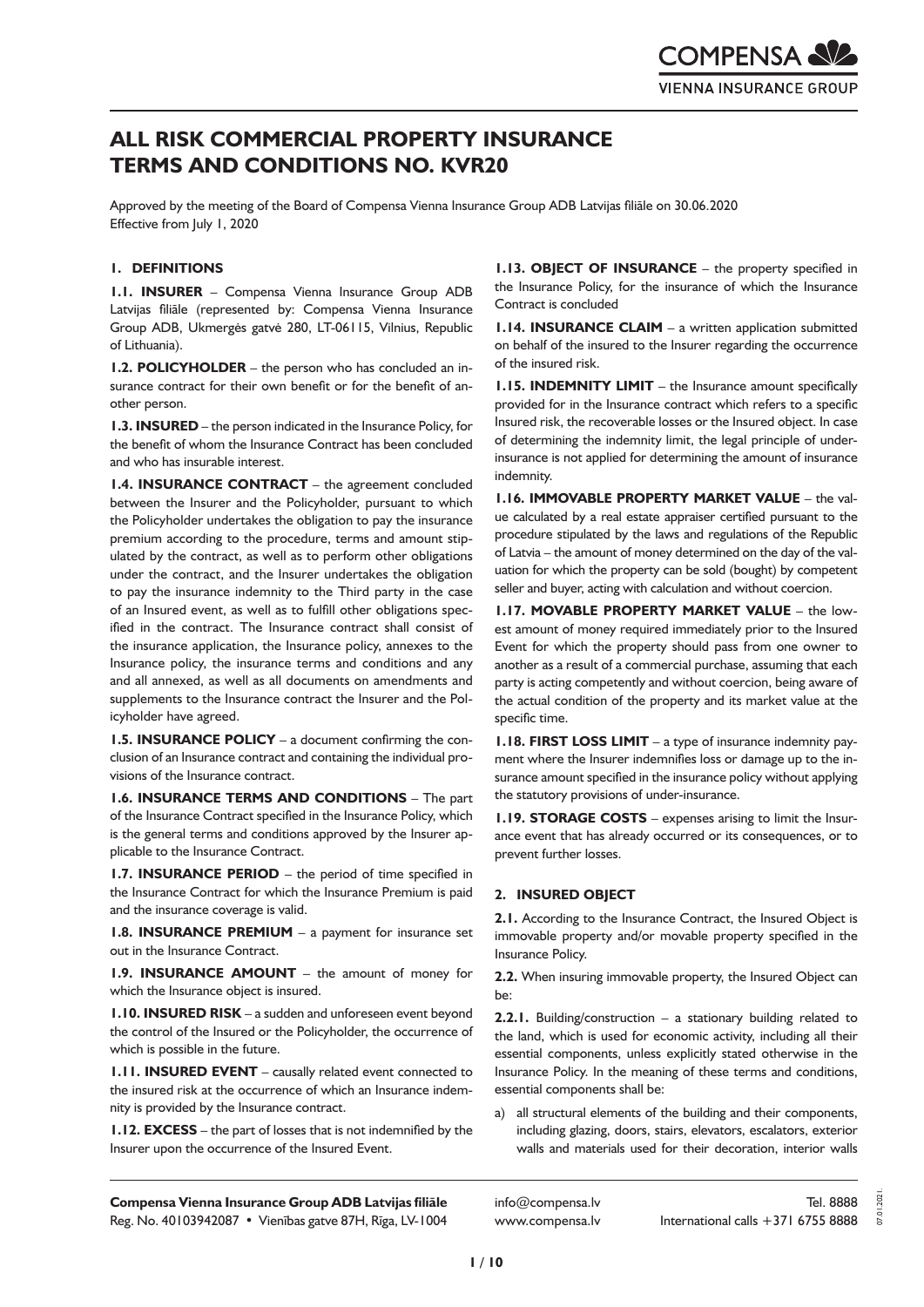

and materials used for their decoration, as well as other building structures referred to and properly installed in accordance with the general building regulations (technical design);

- b) interior decoration costs;
- c) engineering communication systems used for the operation of the building: water, heating and sewerage systems (including radiators, hot water boilers, pumps, filters), fire extinguishing system, heating system (stationary stoves, fireplaces), ventilation and air conditioning system, electrical installation, radiators, plumbing, built-in light fixtures, external elements of the building – external engineering communication systems, which branch from the building to the main networks in the territory owned by the Insured, are related to the engineering communications inside the building;
- d) security and fire alarms, video surveillance, communications and communication systems and equipment located outside the building and attached to the exterior structures of the building, as well as the lighting, awnings, external blinds attached to the external structures of the building;
- e) territory improvement: permanently installed benches, tables, flagpoles, playground elements, awnings or road signs, pavement materials, gates, fencing, barriers, technical means of sidewalk and movement organization (sidewalk lighting, decorative fences);
- f) advertising signboards: advertising signs belonging to the Insured and permanently attached to the Insured's immovable property.

**2.2.2.** Premises or part of a building – premises of a building intended for economic activity, including apartments, which are located at the address specified in the Insurance Policy, including their integral components. In the meaning of these terms and conditions, integral components shall be:

- a) structural non-load-bearing, fencing and finishing elements within the boundaries of the premises or group of premises (including interior partitions, ceiling, floor and wall finishing, doors);
- b) engineering networks and engineering communications up to joint mains;
- c) elements of engineering equipment (including kitchen equipment, ventilation devices, toilets, showers and bath equipment), without which the elements of the jointly owned residential part of the house may function independently;
- d) windows and doors enclosing individual properties.

**2.2.3.** costs of interior decoration works of the premises – wall and ceiling decoration to the building structures, floors and inseparably attached floor coverings, stairs, windows, doors, built-in stoves, fireplaces and stoves in these premises; built-in and functionally necessary engineering communication systems for the operation of the premises until the connection of the enclosing structures of the insured premises with the jointly owned premises: water supply and sewerage systems, plumbing, gas supply system, heating, ventilation and air conditioning systems, electrical installation, including built-in lighting fixtures and fittings elements, built-in fire safety systems, burglar alarm systems, communication and other low-voltage systems without movable parts.

**2.3.** When insuring movable property, the Insured Object may be movable property owned or held by the Insured, which is located at the address or territory specified in the Insurance Contract.

**2.3.1.** Movable property shall mean office equipment, furniture, office and warehouse equipment, production lines, machine tools and other equipment, goods, including raw materials, finished products and semi-finished products.

**2.3.2.** Movable property is insured while it is in the buildings or premises in accordance with the accounting data or the list attached to the Insurance Policy.

**2.3.3.** If movable property is insured in accordance with the Insurance Contract, then additional losses will be indemnified upon occurrence of the risks listed in the Insurance Policy for the following property damage or loss:

- a) leased property movable property belonging to a third party and leased by the Insured on the basis of a written agreement;
- b) employees' property movable property belonging to the Insured's employees located in the building or premises specified in the Insurance Contract.

#### **3. INSURANCE COVERAGE**

**3.1.** The Insured Object is insured against sudden and unforeseen losses or damages as a result of any event beyond the control of the Insured, except for such losses or damages that are specified in these Insurance Terms and Conditions and the Insurance Policy as exceptions.

#### **4. EXCEPTIONS**

# **4.1. Unless the Insurance Contract does not include an additional agreement, the Insurer shall not indemnify any losses:**

**4.1.1.** resulting from acts of terrorism; Terrorism is defined as violence or dangerous activity that endangers human life, tangible or intangible property or infrastructure with the intent to influence any government or hold society or any part thereof in fear, resulting from war invasion or war-like activity (regardless of whether a war has been declared or not), as a result of an act of a foreign enemy, a military invasion, a civil war, an uprising, a revolution, a riot, the usurpation of military or other power;

**4.1.2.** caused by natural disasters or circumstances: strike, insurrection, internal unrest, civil disobedience, riot, armed conflict, revolt, revolution, military coup, legally usurped military power, war, civil war, state of war, war, invasion, activities of a foreign enemy, epidemics, actions of state or local government, changes in laws and other regulatory enactments, government orders;

**4.1.3.** incurred as a result of malicious intent or fault of the Policyholder, the Insured or any of their employees or representatives, which is comparable to malicious intent in terms of indemnification and other civil consequences;

**4.1.4.** if these losses or circumstances that may cause losses have been known or the Policyholder or the Insured should have been aware thereof or they were clearly foreseeable at the time of concluding the Insurance Contract;

**4.1.5.** which have occurred repeatedly for the same reason, which has previously caused damage, but no measures have been taken to prevent further damage;

**4.1.6.** if the coverage of such losses is not provided for by the applicable legislation or the provisions of the insurance contract;

**4.1.7.** caused by wear, tear, corrosion, moisture, condensation, decay or other similar and gradual processes, as a result of a nuclear explosion, nuclear energy, radiation, radioactive contamination, ionizing radiation;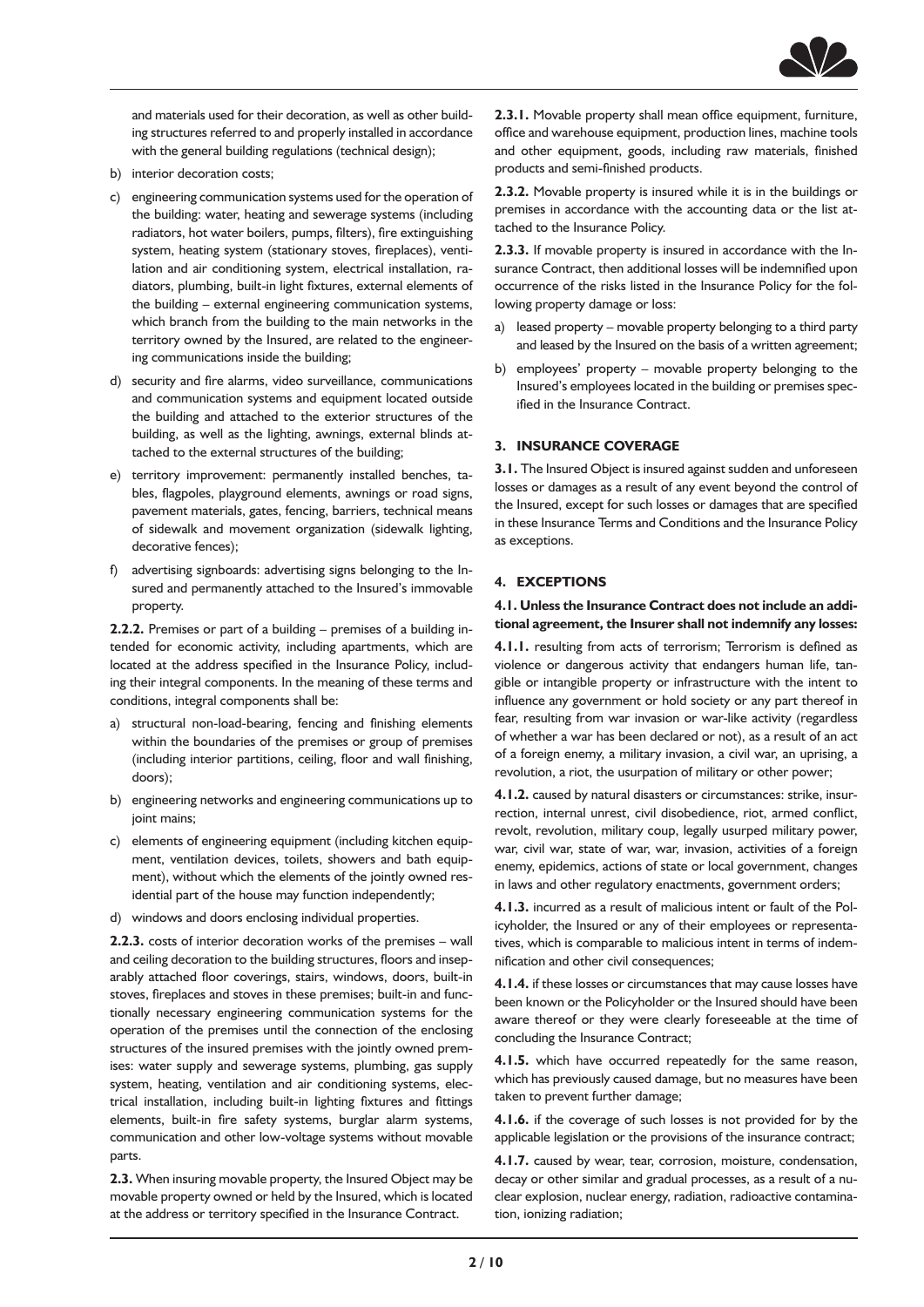

**4.1.8.** caused due to circumstances where the drain, drainage or sewerage system is unable to absorb water resulting from natural precipitation;

**4.1.9.** repeated losses to engineering communication systems caused by frost;

**4.1.10.** incurred in connection with damage to or theft of immovable property or movable property therein, if at the time of the damage or theft the immovable property is in a state of emergency or the state or municipal authorities have declared this immovable property unfit for use, unless the insurance policy explicitly specified such state of the immovable property;

**4.1.11.** caused by errors of any kind caused by technological equipment, facilities and their components, by mechanical, technical or electronic breakage, damage or failure of equipment or their components;

**4.1.12.** which have occurred in connection with damage to an electrical apparatus or electrical installation where an electrical leak has occurred or an overvoltage, short circuit, overheating or indirect lightning strike has occurred and which has not caused the outbreak of fire;

**4.1.13.** intentional or prolonged operation of the production facility, pipelines or other Insurance Objects in excess of the designed capacity or operational requirements specified in the instructions for use of the Insurance Object or in the regulatory enactments of the Republic of Latvia;

**4.1.14.** caused by faulty work or design, incorrect calculations or use of inappropriate or low-quality materials;

**4.1.15.** caused by exposure to insects, pests, worms, rodents, animals and birds of any kind;

**4.1.16.** caused by collapse, cracking or subsidence of buildings, structures or premises;

**4.1.17.** caused as a result of changes in the level of groundwater and other underground water or freezing thereof;

**4.1.18.** caused by environmental pollution or poisoning;

**4.1.19.** resulting from exposure to asbestos and its compounds;

**4.1.20.** arising from assembly, disassembly, trial or testing;

**4.1.21.** incurred as a result of interruption, loss or increased consumption of energy carriers such as gas, electricity, heat, steam or water, unless such interruption, loss or increased consumption has occurred as a result of such loss or damage, which the Insurer indemnifies in accordance with these Insurance Terms and Conditions;

**4.1.22.** caused by precipitation, snow, hail or dust entering the Insurance Object through the building structures, joints, windows, doors and other structures;

**4.1.23.** incurred as a result of the consequences of a water main accident for the filling of engineering communication systems, as well as the costs of the liquid to be filled:

**4.1.24.** which have arisen as a result of construction, renovation or reconstruction, the performance of which requires a building permit in accordance with the legislation in force;

**4.1.25.** caused by internal combustion engines as a result of their internal explosion or collapse;

**4.1.26.** to be reimbursed under a manufacturer's, supplier's or other warranty;

**4.1.27.** which are losses of an indirect or financial nature, lost profits, sales of goods, untimely deliveries, non-performance of the contract, including expenses for renting temporary premises and moving expenses;

**4.1.28.** which are penalties, including, but not limited to, contractual penalties, default interest, fines, penalties imposed by a state or local government institution;

**4.1.29.** which have arisen as a result of heating or smoldering, if no fire has broken out; however, damages shall be indemnified if a fire has occurred due to burning or the smoldering is a consequence of fire;

**4.1.30.** which have arisen as a result of professional explosion or explosion of explosives stored in the insurance object;

**4.1.31.** for any improvements, changes, additions to the Insured Object, as well as expenses of repairs that are not related to the insured event;

**4.1.32.** only for the insurance object (including brick lays in furnaces, furnace bars, furnace foundation blocks, burner nozzles) exposed to intended processing or technological processes involving fire, deliberate explosion or other thermal energy;

**4.1.33.** computer virus exposure;

**4.1.34.** any damage to or loss of data, code, programs or software, or the malfunction of the hardware, software or embedded chip, shall not be considered physical damage or material damage to property as such;

**4.1.35.** if the loss of property is incomprehensible, including if the deficiency is discovered only in the course of taking the inventory;

**4.1.36.** if the damage has occurred due to forgery, fraud or embezzlement;

**4.1.37.** during transportation or loading and unloading, if it is done outside the insured location, as well as losses for monetary values or property of employees are not indemnified when performing the aforementioned work;

**4.1.38.** robbery of property, if violence or force is not used, or a threat to use it immediately against the Policyholder, a family member or employee of the Policyholder, or against a person under whose control and responsible custody the Insured Object has been transferred;

**4.1.39.** as a result of inactivity of the Policyholder or the Insured, by not clearing snow from the roofs of the building and failing to perform their obligations regarding maintenance of property in accordance with the applicable laws, building codes, technical operating regulations and administrative decisions or if the roof of the building before continuous, severe onset of snowfall has not been cleared and repeated snowfall has increased the thickness and weight of the snow layer or as a result of internal breakage. According to these regulations, continuous snowfall is when the snow layer has increased by at least 100 mm in 12 hours and the damage to the roof covering or building load-bearing structures has occurred during the snowfall or not later than 48 hours after the snowfall;

**4.1.40.** as a result of waves, ice movements and/or ice melting, as well as from foreseeable floods. Foreseeable floods are understood as if, according to statistical data, floods have not occurred repeatedly at this place during the last 10 years, starting from the moment of occurrence of the insured event;

**4.1.41.** as a result of wind exposure if the wind strength does not exceed 15 m/s;

**4.1.42.** in case of business activity that is not agreed with the Insurer.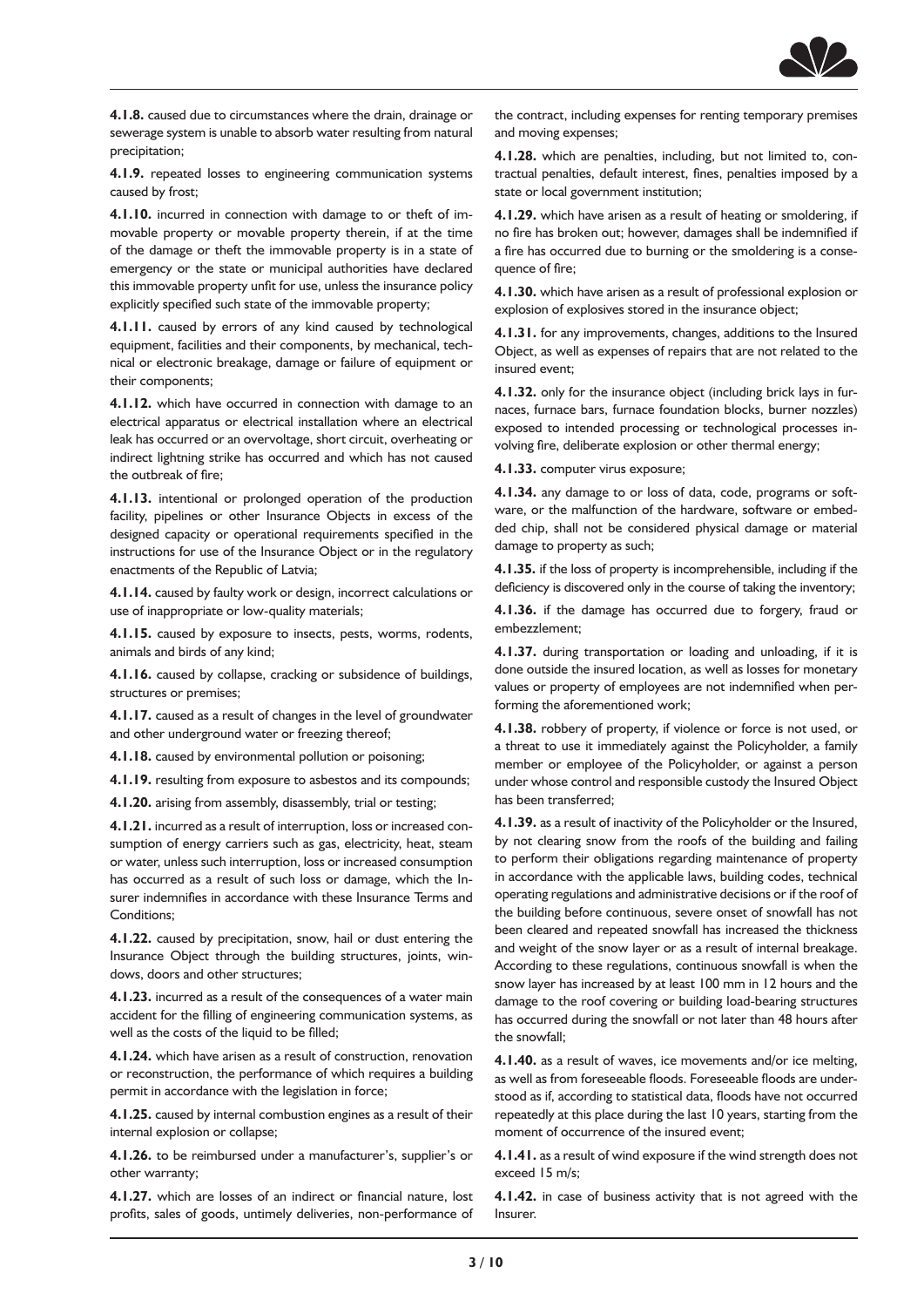

**4.2. The following property, items or objects shall not be deemed Insurance Object, unless clearly and directly stated otherwise in the Insurance Policy:**

**4.2.1.** new buildings or immovable property in the process of reconstruction or construction (unfinished buildings or structures or buildings or structures not put into operation);

**4.2.2.** buildings not intended for continuous operation (mobile wagons, premises constructed from inflatable structures, fully or partly constructed from plastic, covered with tarpaulin or other similar material, tents etc.) and the movable property therein;

**4.2.3.** greenhouses of any kind, as well as the movable property contained therein;

**4.2.4.** incurred in connection with damage to or theft of immovable property or movable property therein, if this immovable property is not used continuously for more than 30 (thirty) consecutive days, or no economic activity takes place in it, as well as movable property therein;

**4.2.5.** jewelry, precious metals, precious stones and other valuables;

**4.2.6.** cash, securities, including unused stamps, excise stamps, coupons, lottery tickets, bills of exchange, checks, claims and payment documents, payment cards, prepaid cards;

**4.2.7.** slot machines, money changers, dispensing and deposit machines;

**4.2.8.** paintings, objects of artistic value, antiques and furniture (made at least 50 years ago, counting from the day of concluding the Insurance Contract);

**4.2.9.** templates, licenses and patents, audio and video recordings;

**4.2.10.** weapons, explosives, ammunition and other dangerous and flammable substances;

**4.2.11.** databases, computer programs that are not purchased together and can be used with the specific equipment;

**4.2.12.** land, water and air vehicles, including vehicles to be registered with the Road Traffic Safety Directorate;

**4.2.13.** movable property located in open air, which, in accordance with the regulations for the use or storage thereof, is intended to be used and stored indoors;

**4.2.14.** land, sowings, greenery (plants, trees, shrubs, lawn, cereals and the like), natural and artificial water bodies, ponds, wells, boreholes, living organisms such as houseplants, animals, birds, fish; overhead and underground transmission lines (including electricity, telephone, fiber optic communication lines) including wires, cables, poles, towers and all types of equipment that may be connected to these installations, as well as all types of substations within a distance of more than 100 meters from insured buildings;

**4.2.15.** air and underground transmission lines (including electricity, telephone, optical fiber communication lines), including wires, cables, posts, towers and all types of equipment that may be connected to such installations, as well as all types of substations, if located further than 100 meters from the insured buildings;

**4.2.16.** movable property during transportation or handling;

**4.2.17.** building materials or elements of engineering communication that have not been installed, unless they are insured as current assets;

**4.2.18.** equipment and systems thereof which are intended for use in the production process and are not functionally necessary for the operation of the insurance object, if the insurance object is immovable property;

**4.2.19.** the object of insurance, which is in the Insured's possession, use or storage in accordance with the contract and the relevant owner of the object or the property of third parties is not indicated in the policy as a product with its decipherment, which belongs to third parties.

# **5. INFORMATION ABOUT THE INSURED OBJECT AND INSURED RISK**

**5.1.** Before concluding the Insurance Contract, the Policyholder or the Insured is obliged to provide all the information necessary for the assessment of the insurable risks. The Insurer processes the received information in order to assess the insurable risk and prepare the insurance offer or the Insurance Contract.

**5.2.** The Policyholder or the Insured is responsible for the accuracy and completeness of the provided information. Any falsification, incorrect statement or omission may lead to termination of the insurance contract and refusal to pay the insurance indemnity.

**5.3.** The Policyholder and the Insured are obliged to notify the Insurer about other valid Insurance Contracts that apply to the same Insurance Object.

**5.4.** If the Insurer becomes aware of the circumstances increasing the probability of occurrence of the risk only after the occurrence of the insured risk, the insurance indemnity shall be refused or reduced in accordance with the applicable legal norms. Nothing in these Terms and Conditions shall be construed as a revocable condition of the Insurer's right to refuse or reduce the insurance indemnity.

# **6. CHANGES IN THE INFORMATION SUBMITTED**

**6.1.** The Policyholder or the Insured is obliged to immediately, as soon as possible, notify the Insurer in writing of all circumstances that may increase the probability of occurrence of the insured risk or the amount of possible losses, as well as notify of any changes in the information provided before concluding the Insurance Contract.

**6.2.** Upon receipt of additional information, the Insurer evaluates the increase of the Insured Risk, and if the Insured Risk has increased, an additional Insurance Premium is calculated and applied or the provisions of the Insurance Contract are amended.

**6.3.** Before concluding the Insurance Contract, during the term of the Insurance Contract or after the end of the Insurance Period, the Insurer has the right to inspect the Insured Object to make sure that there have been no changes in the initial information about the risk. However, this condition does not release the Policyholder and the Insured from the performance of any obligation provided for in the Insurance Contract, nor does it change the performance of the obligations provided for.

# **7. SUM INSURED AND VALUE OF THE INSURED OBJECT**

**7.1.** The Sum insured is determined by the Policyholder. The Policyholder assumes full responsibility for the compliance of the Sum insured with the value of the Insured object.

**7.2.** The sum insured is determined for each Insured Object separately, it is specified in the Insurance Contract, indicating whether the insurance is determined for the actual value or renewal value.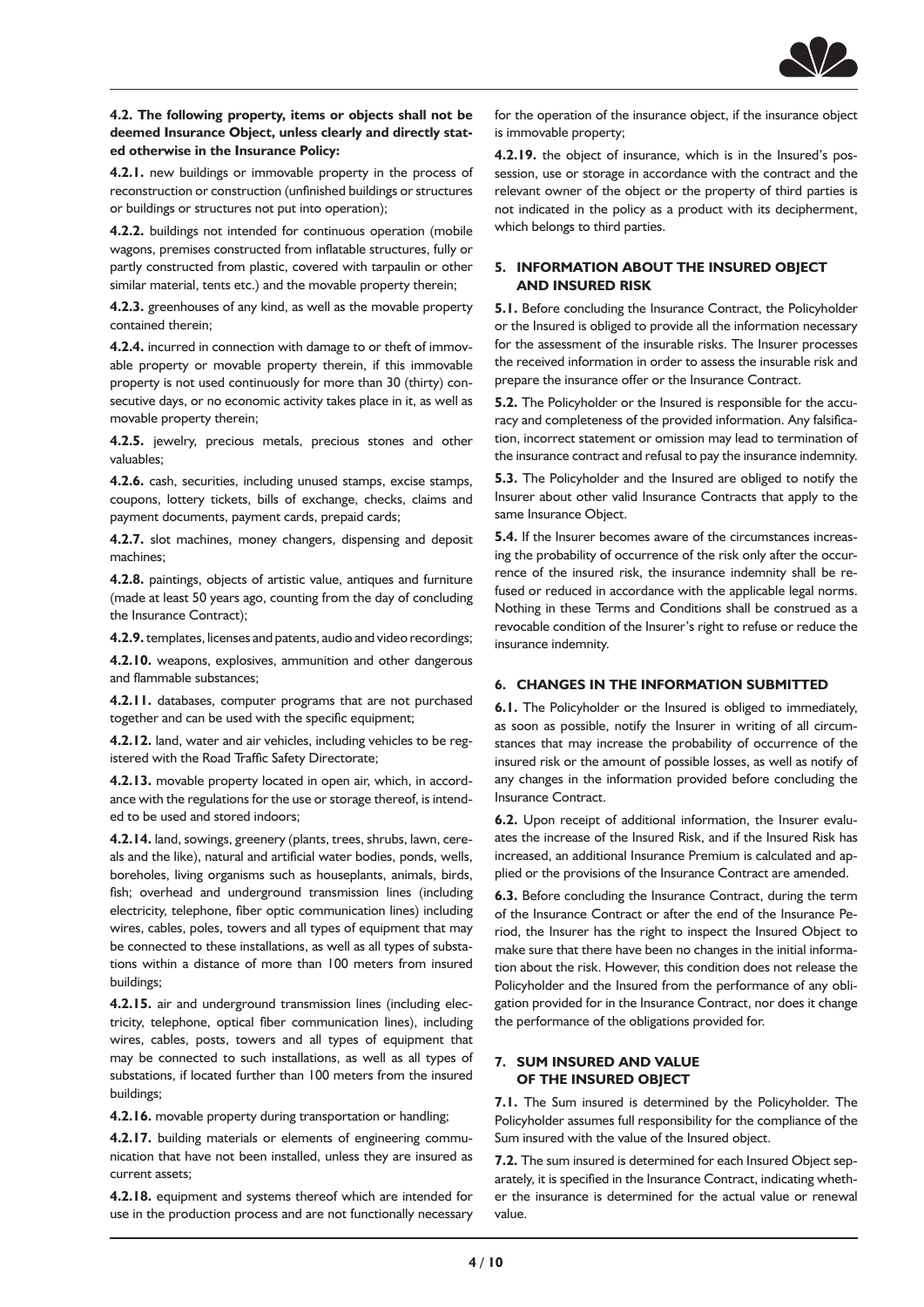

**7.3.** The Sum Insured of immovable property is determined in accordance with the Renewal Value of the Insured Object, except if the physical depreciation of the insured immovable property exceeds 50%, then it is determined in accordance with the actual value.

**7.3.1.** The Sum Insured of movable property is determined in accordance with the actual value of the Insured Object.

**7.4.** By agreement of the parties and unambiguously indicating it in the Insurance Contract, it is possible to insure the Insurance Object according to the First Risk Insurance Principle.

**7.5.** The Sum Insured for the improvement of the Territory referred to in Paragraph 2.2.1 of these Insurance Terms and Conditions is set at 10 (ten) % of the Sum Insured of the building, but not more than EUR 20 000.00 (twenty thousand euros) per one Insured Event.

**7.6.** Sum Insured, for advertising equipment and signs permanently attached to the Insured Building and referred to in Paragraph 2.2.1 of these Insurance Terms and Conditions is set at EUR 7000.00 (seven thousand euros).

**7.7.** The total Sum Insured for leased and employee property referred to in Paragraph 2.3.3 of these Insurance Terms and Conditions is set at EUR 5000.00 (five thousand euros), which is the Indemnity Limit, and losses when applying such Indemnity Limit are compensated only for one event during the Insurance Period.

# **8. OBLIGATIONS OF THE POLICYHOLDER AND THE INSURED**

**8.1.** When concluding the Insurance Contract, the Policyholder and the Insured undertake to observe and fulfill all the requirements provided for in these Regulations, as well as to observe and fulfill additional requirements set by the Insurer in writing during the term of the Insurance Contract.

**8.2.** It is the duty of the Policyholder and the Insured to do everything possible to prevent accidents. It is the duty of the Policyholder and the Insured to immediately eliminate any noticed error or defect or to take additional safety measures without delay, as the case may be.

**8.3.** Before the conclusion of the Insurance Contract and throughout the Insurance Contract period, the Policyholder and the Insured has the obligation to provide to the Insurer complete and accurate information related to the Insurance provided in the Insurance Contract, including information on the Insured Object and information necessary to assess the probability of occurrence of the Insured risk, information on all changes and circumstances that have occurred during the term of the Insurance Contract and may affect the occurrence of the Insured risk, as well as the information related to the possible Insured Event.

**8.4.** Persons who are authorized to perform the monitoring or administration of the insured objects or in whose use the insured object has been transferred shall be deemed comparable to a Policyholder. Any actions by these persons shall be deemed comparable to the actions of the Policyholder in terms of consequences.

**8.5.** The Policyholder and the Insured are obliged to comply with the legal acts in force in the Republic of Latvia and the additional security requirements set by the Insurer below during the entire term of the Insurance Contract.

#### **8.6. Safety requirements in regard to fire safety:**

**8.6.1.** if an automatic smoke, fire or security alarm is installed, it must be in working order and switched on independently around the clock. They must be maintained in working order, the maintenance and inspection of the installed fire protection systems and equipment must be performed regularly in accordance with the requirements specified by the manufacturer and the applicable regulatory enactments;

**8.6.2.** smoking is permitted only in specially designated, marked and equipped places;

**8.6.3.** work with an open flame and hot work may be performed only under the supervision of a qualified person. Hot work must always be supervised. Monitoring must also take place several hours after the completion of hot work. The person responsible for the performance of work on the site must appoint persons responsible for fire safety monitoring during and after the performance of hot work. Hot work is understood as welding, forging, soldering, as well as work involving open gas flame etc.

**8.6.4.** maintain cleanliness and order in the Insured Object, ensuring timely collection and removal of dust, waste and production residues. Flammable production residues and packaging materials, as well as explosive substances must be stored in specially designed and equipped places or separate rooms in accordance with the applicable laws and regulations;

**8.6.5.** cleaning of chimneys, exhaust ducts and heating devices (stove, boiler) must be performed at least once a year, the test results must be documented;

**8.6.6.** if fire doors are fitted, they must be closed and not obstructed. It is prohibited to store supplies, goods and/or waste at the external walls of buildings (not closer than 2 (two) meters away);

**8.6.7.** electrical devices and equipment must be installed and operated in accordance with the equipment manufacturer's / manufacturer's instructions and fire safety regulations;

**8.6.8.** combustible production residues and used packaging must be stored in fireproof containers with lids;

**8.6.9.** when using heating appliances, they must be installed and operated in accordance with the applicable regulatory enactments and the requirements set by the manufacturer. They must be securely fastened, they may not be open or dismantled;

**8.6.10.** in storage rooms equipped with an automatic fire safety/ extinguishing alarm, the maximum permissible storage height of the goods must be indicated and marked;

**8.6.11.** all rooms must be equipped with a sufficient number of manual fire extinguishers of the appropriate type. Manual fire extinguishers must be valid, have a valid service life and be appropriately marked.

#### **8.7. Safety requirements regarding the protection of the property against unlawful activities of Third parties:**

**8.7.1.** outside working hours or upon leaving the building or premises, windows, doors, gates and other structural barriers that impede free access to the Insured Object must be closed and properly locked to prevent the entry of unauthorized persons. This requirement does not apply to public buildings where common areas are used around the clock;

**8.7.2.** keys, magnetic passes and other access systems must be kept by the responsible persons of the Insured and stored in a safe place. In the event that the key or access system has become available to a Third Party, it must be replaced immediately;

**8.7.3.** if a security alarm has been installed, it must be in working order and independently switched on outside the working hours of the company, in all premises where the employees of the Insured or the Policyholder are not located;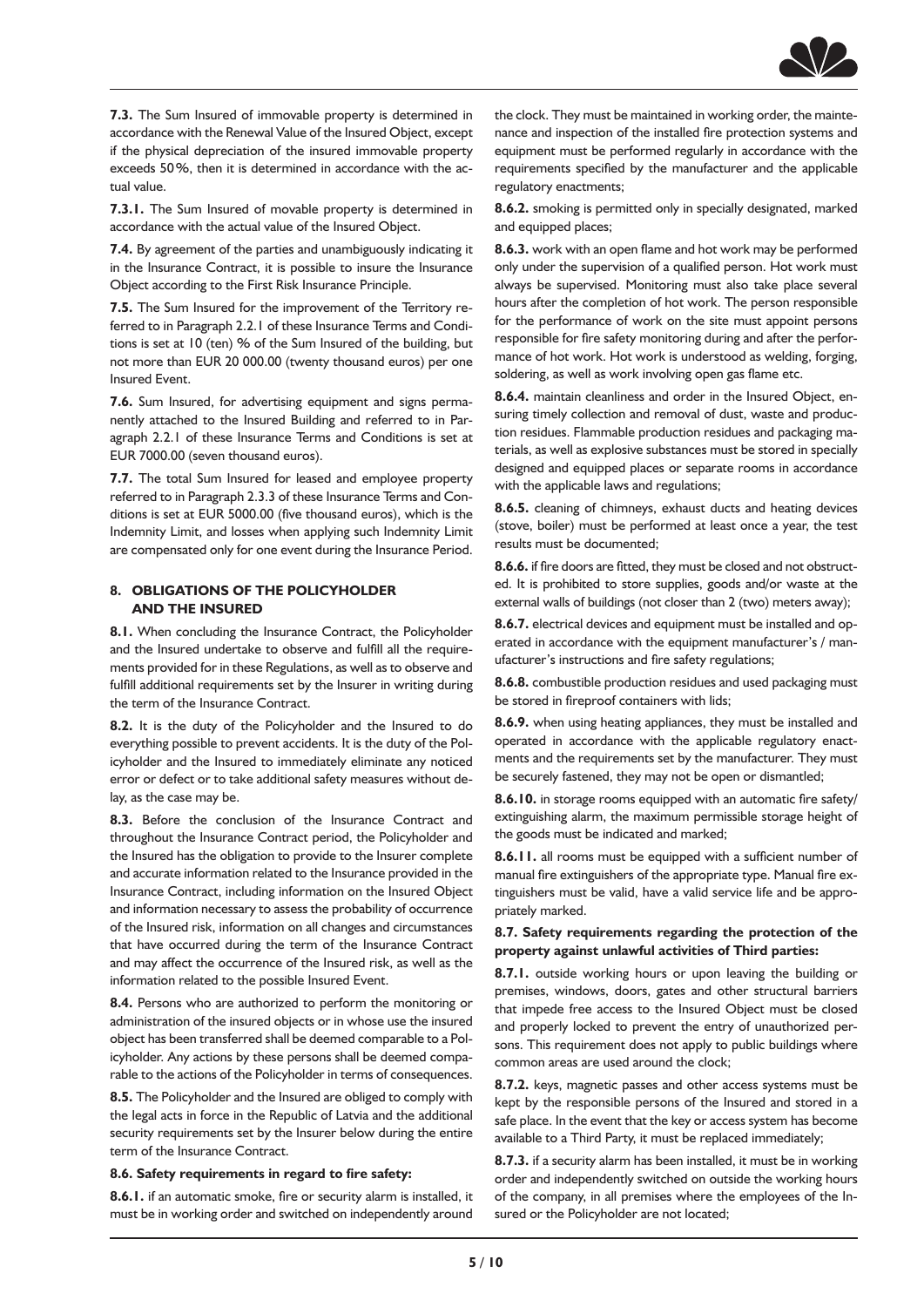

**8.7.4.** security alarms must be designed, installed and maintained in accordance with the applicable legislation and the requirements set by the manufacturer;

**8.7.5.** if the security alarm is connected to the external control panel of the security company, then there must be an agreement with this security company regarding the provision of security services, which provides for the departure of the security patrol to the scene when the alarm signal is received;

**8.7.6.** if physical security is provided at the Insurance Object, then the employees of the security company with whom a contract for the provision of security services has been concluded, or the employees of the Insured Merchant whose duties under the employment contract include the performance of security work are considered as such;

**8.7.7.** the security guard must do rounds of the Insured's buildings and territory at least once every two hours and record and register each such round. Exceptions are rooms equipped with a security alarm or an area that is fully monitored by video surveillance cameras when the alarm signal is received by the company's local security post;

**8.7.8.** if a video surveillance system is installed, it must ensure that there are no objects in the filming/surveillance area that could restrict visibility or that could serve as a cover for recording and filming the illegal activities of third parties. Video surveillance recordings must have copies of the recordings, the storage time of which may not be less than 30 (thirty) days.

#### **8.8. Safety requirements regarding the protection of the property against the risk of liquid or vapor leaks:**

**8.8.1.** all water, heating and electricity supply systems must be installed and operated in accordance with the regulatory enactments in force in the Republic of Latvia;

**8.8.2.** ensure the cleanliness of rainwater gutters and roof gutters; perform regular checks of the rainwater drainage system and inspection wells, if necessary, prevent their blockages, congestions and/or clogging;

**8.8.3.** if the Insured Object is not managed or no economic activity is performed in the Insured Object during the heating season, the Policyholder and the Insured must protect the pipe network from freezing or drain it from the liquid in order to prevent the freezing;

**8.8.4.** if the Insurance Policy insures property, goods or raw materials against the risk of liquid or vapor leakage, then they must be placed on a hard base at least 10 (ten) cm above the floor surface.

**8.9.** The Insurer is entitled to refuse the insurance indemnity if the Policyholder or the Insured maliciously or through gross negligence has not fulfilled the security requirements specified in these Terms and Conditions or additionally stated the Insurance Contract, as well as to reduce the insurance indemnity by 50% if the Policyholder or the Insured has not complied with these requirements, and such non-compliance is causally related to the occurrence of the insured risk.

**8.10.** Obligations of the Insured upon the occurrence of the Insured Risk, the fulfillment of which is a precondition for receiving the insurance indemnity:

#### **8.10.1.** notify immediately:

- a) in the event of a fire to the State Fire and Rescue Service;
- b) in case of malicious acts by third parties to the police;
- c) in the event of a collision with a land vehicle the police;
- d) in the event of an explosion to the State Fire and Rescue Service and the relevant emergency service;
- e) in the event of an engineering communications emergency – to the relevant emergency service and/or the building manager (owner) of the insured immovable property or the municipal police.

**8.11.** The Insured must notify the Insurer as soon as possible regarding the occurrence of the Insured risk or any event that may be considered an Insured risk and by submitting a written Insurance indemnity claim and indicating the time when the Insurer may carry out the inspection of the location of the occurrence of the insured risk. If the Insured submits the Insurance Claim application to the Insurer later than 3 (three) business days after the occurrence of the insured risk, the Insured must prove the impossibility of an earlier notification. As soon as possible, the Insured shall take all possible and reasonable measures to reduce losses.

**8.12.** The Insured shall provide the representative or an expert of the Insurer the possibility to inspect the location of the occurrence of the Insured risk and the damaged Insured object, as well as provide the Insurer the opportunity to carry out investigation in order to determine the causes and amount of any losses.

**8.13.** After the occurrence of the insured risk, until the Insurer has carried out the inspection of the damaged or destroyed insured property, no defects to the property may be rectified and the insured property and parts thereof may not be transported, removed or renewed without a written consent of the Insurer. It is only allowed to perform emergency measures to prevent further damage, increased damage and prevent accidents.

**8.14.** If the Insurer does not perform the inspection within 3 (three) business days after the day of the receipt of the application and does not notify on the reasons and term of such delay, the Insured is entitled to initiate the adjustment and repair of the Insured object.

**8.15.** After the inspection of the location of the occurrence of the Insured risk, the representative of the Insurer shall draw a specific inspection protocol on the established losses, which must be signed by the Insured, as well as give instructions that the Insured must comply with.

**8.16.** The Insured has the obligation to prove the fact of the occurrence and amount of loss, as well as to provide all information and supporting documents requested by the Insurer.

**8.17.** At the request of the Insurer, the Insured is obliged to submit to the Insurer a list of the damaged, stolen or destroyed insured property and documents certifying the property rights. The list must indicate the value of the insured property and the condition in which it was immediately before the occurrence of the Insured Event.

**8.18.** Failure to perform or improper performance of the obligations of the Insured provided for in this Section shall have the consequences provided for by the applicable legal norm.

# **9. MUTUAL OBLIGATIONS OF THE POLICYHOLDER AND THE INSURED**

**9.1.** The Policyholder is obliged to inform the Insured that the Insured is insured in accordance with a certain Insurance Contract, the conditions of which the Policyholder has agreed with the Insurer, and the Insured is bound by these conditions, must observe and fulfill them, as well as explain to the Insured what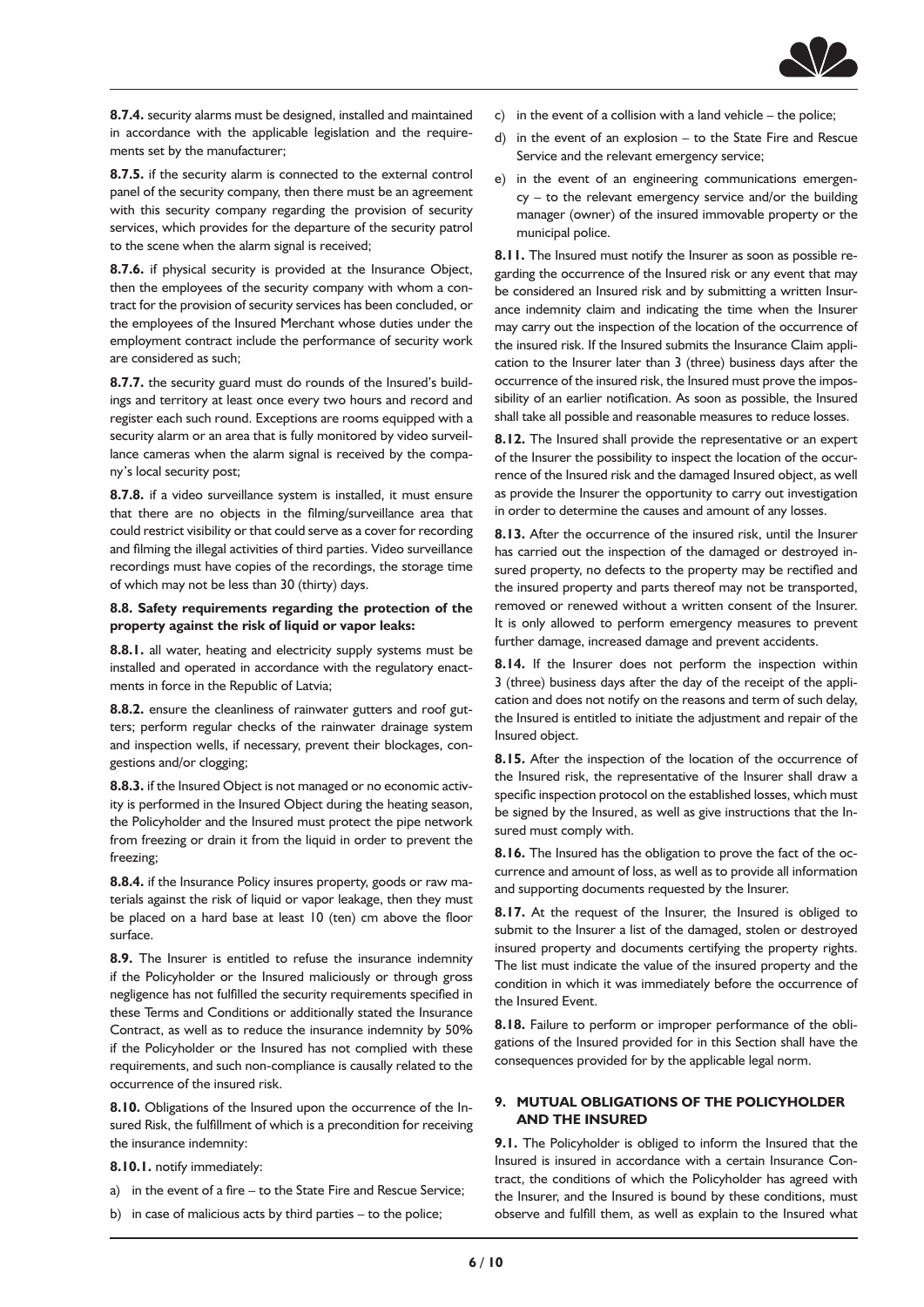

consequences occur in case the Insured fails to perform and/ or improperly performs any of the provisions of the Insurance **Contract.** 

# **10. CONSEQUENCES OF THE FAILURE TO PERFORM THE DUTIES OF THE POLICYHOLDER OR THE INSURED**

**10.1.** If the malicious intent (Section 1641 of the Civil Law) or gross negligence (Section 1645 of the Civil Law) of the Policyholder or the Insured has caused the Insurer being mislead about the condition of the Insured Object or the circumstances in order to assess the probability of the occurrence of the insured risk and the amount of possible losses, the Insurance Contract shall be deemed void from the moment of conclusion. The Insurer shall not repay the paid Insurance Premium, if the occurrence of the Insured Risk is not confirmed by the authorities indicated in Paragraph 8.11.1.

**10.2.** The action or inaction of the eligible users of the Insurance Objects is comparable to the action or inaction of the Insured himself, in making a decision on refusal to pay the Insurance Indemnity or a decision to reduce it.

#### **11. INSURANCE INDEMNITY**

**11.1.** The Insurer shall pay the insurance indemnity by indemnifying the losses in accordance with the conditions referred to in the Insurance Contract, which have arisen in connection with the damage or theft of the Insured Object as a result of the insured risks specified in the Insurance Contract.

**11.2.** The insurance indemnity in case of damage or loss of immovable property is calculated by determining the amount of indemnifiable losses, from which the Excess specified in the Insurance Contract is deducted, taking into account the following:

**11.2.1.** the amount of actual loss is determined, which is the amount of money necessary to restore the Insured Object to the condition it was in immediately before the Insured Event, including expenses for demolition works and removal of construction debris, as well as Rescue expenses;

**11.2.2.** the loss is calculated on the basis of an estimate of the actual restoration work at the costs and prices as they are not later than 6 (six) months after the occurrence of the Insured Event, not taking into account the payment of overtime and holiday working hours and other costs that would not be generally necessary when performing restoration works;

**11.2.3.** if an underinsured event is established, which is a case when the Sum Insured is at least 10% (ten percent) less than the value of the Insured Object, then the amount of indemnifiable losses is multiplied by the proportion between the Sum Insured and this value;

**11.2.4.** if an overinsurance event is established, which is a case when the Sum Insured is greater than the value of the Insured Object, then the insurance indemnity is paid in the amount to which it would be paid if the Sum Insured were equal to the value of the Insured Object;

**11.2.5.** the amount of actual indemnifiable losses in relation to the insured immovable property, the physical depreciation of which is more than 50% (fifty percent), is determined in accordance with the actual value of the immovable property – in the amount of the Insured Object renewal expenses, reducing them by the amount of depreciation;

**11.2.6.** if it is not possible to determine the value of the Insured Object, the actually indemnifiable losses are calculated by determining the percentage of the destroyed elements of the insured immovable property and multiplying it by the Sum Insured; this procedure shall not be applied in the case of overinsurance;

**11.2.7.** In case of complete loss of the Insured Object, when the Insured Object cannot be renewed or it will not be renewed, the amount of the insurance indemnity shall be determined based on the market value of an equivalent object immediately before the Insured Event.

**11.3.** If the Insured immovable property is in the joint ownership of several persons, when each of them owns a certain part of the property rights, which is not allocated in real parts, losses for damages to the jointly owned Insurance Object are indemnified in proportion to the Insured's share.

**11.4.** The amount of insurance indemnity for damage, loss or destruction of insured movable property is determined in the amount of actual loss, from which the Deductible specified in the Insurance Contract is deducted, according to the replacement value, which is equal to the lowest expenses for purchasing movable property of the same type and equivalent quality (including transportation, design and installation costs), if the restoration of the property is not possible or the costs of its restoration exceed the replacement value of the property before the Insured Event, less its residual value after the Insured Event, or the minimum necessary expenses to restore the movable property to the quality and extent was immediately prior to the occurrence of the Insured Event, unless otherwise provided in the concluded Insurance Contract.

**11.5.** If the movable property is insured as a separate property and it is established that the Sum Insured is less than the value of the insured property, then the underinsurance principle is applied and the actual amount of loss is multiplied by the ratio between the Sum Insured and the value of the Insured Object, deducting the Excess specified in the Insurance Contract.

**11.6.** When deciding on the insurance indemnity in connection with damage, loss or destruction of movable property, the Insurer has the right to:

**11.6.1.** replace the destroyed Insured Object with an equivalent one, taking over the remains of the Insured Object – in this case before making the replacement the Insured must hand over the remains of the destroyed Insured Object to the Insurer and must ensure the payment of the Excess stipulated in the concluded Insurance Contract;

**11.6.2.** pay the insurance indemnity in the amount of the value of the Insured Object, deducting from it the Excess specified in the Insurance Contract, taking over the remains of the Insured Object, to pay the insurance indemnity as the difference between the value of the Insured Object before and after the Insured Event, deducting from it the Excess specified in the Insurance Contract.

**11.7.** The amount of actual losses due to damage or loss of an Insured Object or the part thereof, which was constructed from such materials that are not available on the market at the time of calculation of losses, or the use of which is prohibited under applicable laws and regulations (e.g. asbestos slate), the Insurer shall determine the minimum amount of money necessary for the restoration of the damaged or destroyed Insurance Object or a part thereof, using materials that are equivalent in terms of design features and appearance to the damaged or destroyed materials.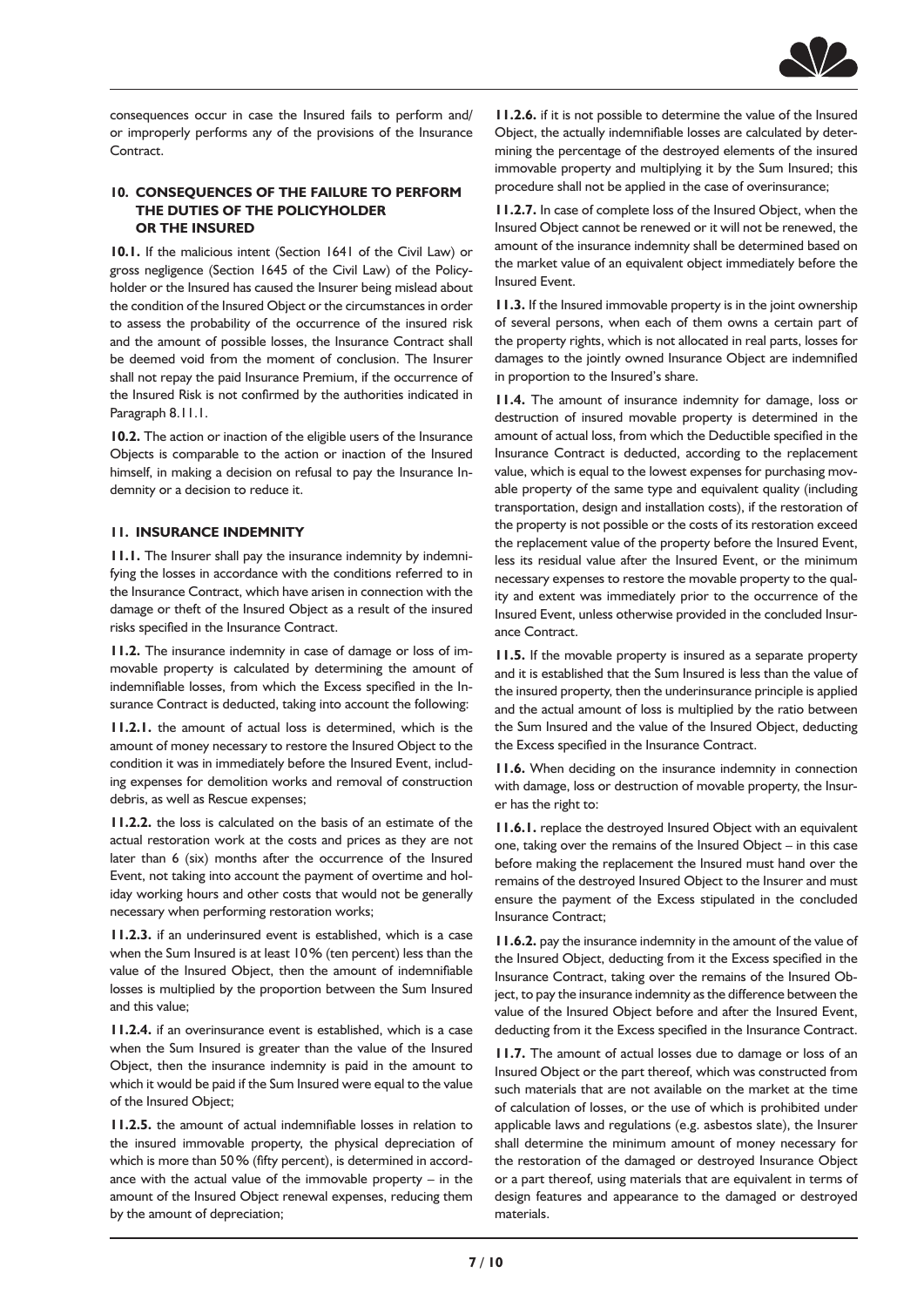

**11.8.** The Insurance Indemnity is reduced by the amount paid to the Insured by the third party responsible for causing the damage as a result of the Insured Event in accordance with the procedures specified in the regulatory enactments of the Republic of Latvia. The Insured is obliged to notify the Insurer about the receipt of such amounts. If the losses caused in this case have been indemnified in full, then the Insured loses the right to claim the insurance indemnity for the respective Insured Event. If such indemnification is performed after the payment of the insurance indemnity, then the Insured must reimburse the insurance indemnity received by the Insured in the respective amount.

**11.9.** Additional reimbursable expenses. Upon the occurrence of the Insured Event, in addition to the direct material losses, the Insurer will also indemnify the following reasonable, justified and provable necessary expenses, if they have arisen as a consequence of the Insured risk, not exceeding the Sum Insured of the Insured Object. For the purposes of the Insurance Contract, Additional Reimbursable Expenses shall mean:

**11.9.1.** expenditure on rescue and clean-up work. The indemnity limit for such losses is set at 10 (ten) % of the loss, but not more than EUR 100 000.00 (one hundred thousand euros) of the Insured amount of the damaged immovable property, incurred in order to:

- a) limit and reduce the losses incurred or prevent the occurrence of further ancillary losses;
- b) to pay for the costs of cleaning, dismantling, removal of rubble and debris, as well as cleaning of the place of occurrence of the loss;
- c) to access to the place of occurrence of the loss, if it is located in the Insured Object.

**11.9.2.** design expenses for services of architects, designers and engineering services resulting from an insurance event to restore the property after an insurance event.

**11.10.** After the payment of the insurance indemnity, the insurance amount specified in the policy shall not be reduced by the amount of the paid indemnity, but no under-insurance shall be applied to the following events, except if the immovable property is destroyed.

**11.11.** If several Excesses can be determined for an insured event under the Insurance Contract, only one – the largest Excess – shall be applied.

#### **12. INSURANCE INDEMNITY PAYMENT PROCEDURE**

**12.1.** The Policyholder or the Insured shall submit a written application to the Insurer regarding the occurrence of the insured risk.

**12.2.** The Insurer shall review the received application and the attached documents in order to establish whether the Insured Event has occurred, if it has occurred, then the amount of the insurance indemnity shall be determined:

**12.2.1.** if the Insured Event has occurred and the parties have agreed on the amount of the insurance indemnity, then:

- a) the Insurer shall make a decision on the payment of the insurance indemnity within 30 (thirty) days from the receipt of all necessary documents;
- b) the Insurer shall pay the insurance indemnity within 10 (ten) business days after the decision on the payment of the insurance indemnity has been made.
- **12.2.2.** if the Insured Event is not established:
- a) then the Insurer shall make a decision regarding the refusal to pay the insurance indemnity;
- b) the Insurer shall notify the Insured of the decision taken within 5 (five) business days after the decision is made.

**12.3.** The insurance indemnity is paid according to the principle of compensation, taking into account the following:

**12.3.1.** the insurance indemnity is calculated and paid by applying the compensation principle, thus the insurance indemnity to be paid may not exceed the losses caused in the Insured event;

**12.3.2.** only proven, caused losses are compensated, except for the exceptions specified in regulatory enactments or the Insurance Contract;

**12.3.3.** losses incurred before the effective date of the Insurance Contract are not indemnified;

**12.3.4.** losses incurred after the expiry of the Insurance Contract shall not be indemnified, unless otherwise provided in the Insurance Contract.

**12.4.** Where the performance of the Insurer's obligations or the extent thereof depends on such circumstances that are present in civil, criminal or administrative proceedings, the Insurer is entitled to make the decision on the payment of the insurance indemnity or refusal to pay the insurance indemnity after the entry into force of such decision of the court or other official of a state or municipal authority by which the relevant case is definitively decided or adjudicated.

**12.5.** If a split payment is applied to the Insurance Premium, the Insurer shall deduct the unpaid part of the Insurance Premium from the insurance indemnity to be paid.

# **13. CONCLUSION AND VALIDITY OF THE INSURANCE CONTRACT**

**13.1.** The Insurance Contract is concluded on the basis of information provided by the Policyholder or the Insured, and the fact of concluding the Insurance Contract may not be interpreted as the Insurer's consent or acceptance of this information.

13.2. The Insurer may prepare an insurance offer before concluding the Insurance Contract. If the Policyholder pays the Insurance premium indicated in the insurance offer to the Insurer's bank account, the Insurance Contract shall not be deemed concluded, unless otherwise specified in the insurance offer. The Insurer has the right to return such erroneous payment to the Policyholder within 30 (thirty) days.

**13.3.** The Insurance Contract shall enter into force if the payment of the Insurance Premium or the first installment of the Insurance Premium has been made in the amount and at the time specified in the Insurance Contract or the invoice attached thereto, unless otherwise provided in the Insurance Contract.

**13.4.** If the Insurance Contract or the invoice attached thereto stipulates that the Insurance Premium or the first part thereof is paid after the Insurance Contract enters into force, then after the Insurance Premium or the first installment is paid in the amount and within the term specified in the Insurance Contract, the Insurance Contract is valid from the date of entry into force indicated.

**13.5.** The date of payment shall be the date when the Insurance Premium or a part thereof is received in the bank account of the Insurer or the insurance distributor who is authorized to collect Insurance Premiums on behalf of the Insurer.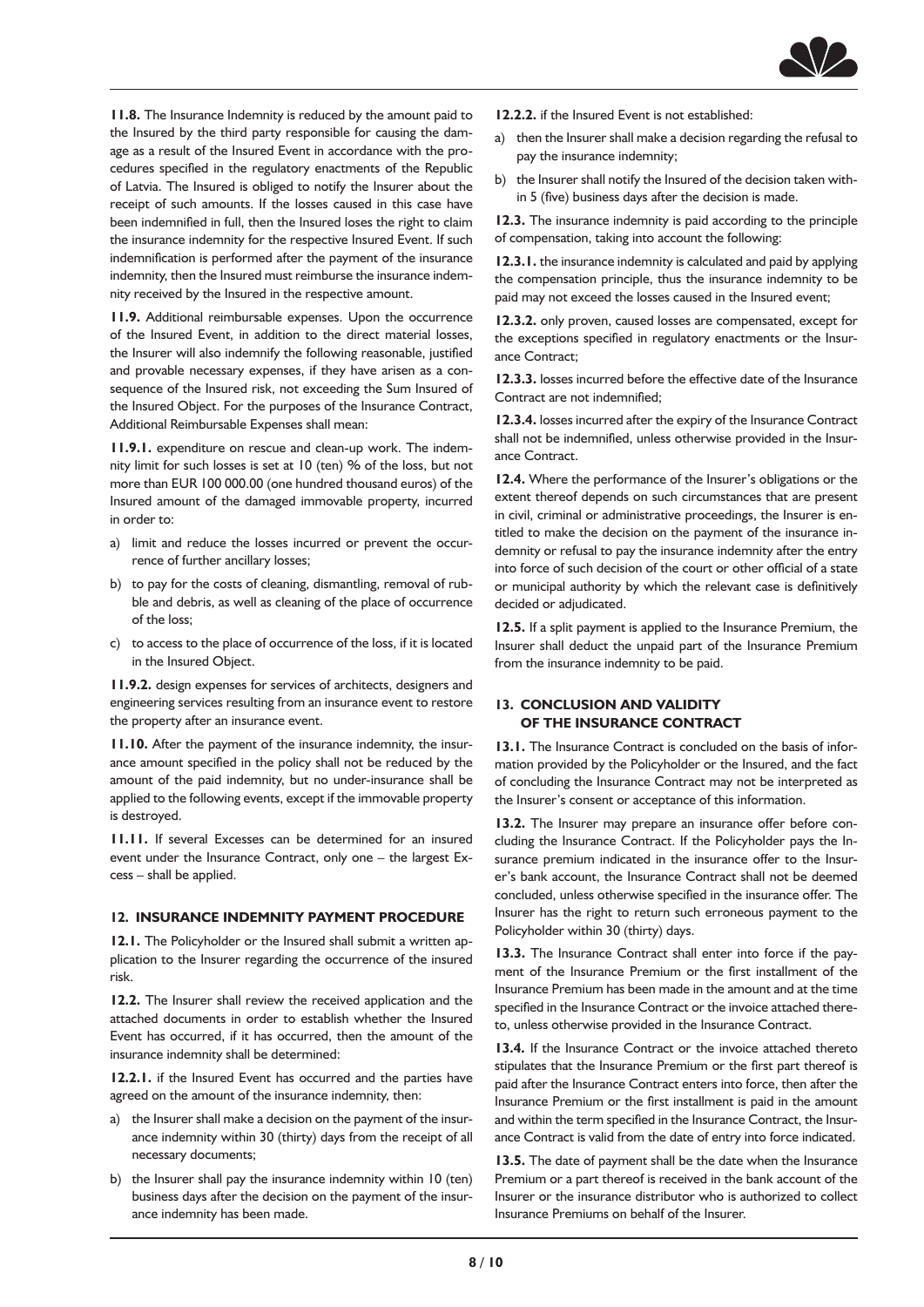

**13.6.** If, contrary to what is specified in the Insurance Contract or the invoice, the Insurance Premium or the first part thereof is not paid within the specified term and amount, then it is considered that the Insurance Contract has not entered into force from the day of its conclusion. A separate notice that the Insurance Contract has not entered into force shall not be sent to the Policyholder and the Insured.

**13.7.** Payment of the insurance premium or the first installment thereof after the payment term indicated in the invoice does not oblige the Insurer to assume any obligations. The Insurer has the right to return the paid Insurance Premium or the payment of the first installment thereof to the Policyholder within 15 (fifteen) days.

**13.8.** When concluding the Insurance Contract using a means of distance communication, the same procedure for the entry into force of the Insurance Contract as when concluding the contract in person applies. The right of withdrawal does not apply to the Insurance contract.

# **14. TERMINATION OF THE INSURANCE CONTRACT**

**14.1.** The Insurer or the Policyholder has the right to terminate the Insurance Contract unilaterally in the cases specified in the Insurance Contract Law before the end of the Insurance Period, i.e., after the occurrence of the Insured Event, by sending a written notice to the other contracting party. The Insurance Contract shall be terminated on the 15th (fifteenth) day after sending the written notice.

14.2. The Policyholder is obliged to pay the Insurer the Insurance Premium or a part thereof for the period when the Insurance Contract was in force.

**14.3.** If the Insurance Indemnity has been paid during the Insurance Period and the Policyholder terminates the Insurance Contract before the expiry of the Insurance Contract or has not made the current payment of the Insurance Premium, then the Insurer has the right to issue an invoice for the remaining part of the Insurance Premium. The Policyholder is obliged to pay the invoice issued by the Insurer on time and in full.

**14.4.** If, based on the written application of the Policyholder, the Insurance Contract is terminated before the end of the Insurance Period, the Insurer shall reimburse the unused Insurance Premium for the remaining period according to the statutory calculation, deducting from it the Insurance Indemnity paid during the Insurance Contract period, as well as deducting from the balance 15 (fifteen) percent, which are the Insured's presumed expenses in connection with the administration of the Insurance Contract. If the balance of the premium is used to cover other Insurance premium payments to the Insurer, then no deductions are made from the premium in connection with the administration of the Insurance Contract.

**14.5.** If the current Insurance Premium payment has not been paid within the specified term and amount, the Insurer shall send a written notice to the Policyholder or the Insured regarding the untimely or incomplete current payment of the Insurance Premium with an invitation to pay the remaining part of the Insurance Premium.

**14.6.** If the Policyholder fails to pay the Insurance Premium within the term and in the amount specified in the notice of current payments, the Insurance Contract shall be terminated without refunding the Insurance Premium for the period when the insurance was valid. A separate notice stating that the Insurance Contract is terminated and the remaining part of the premium is not reimbursed shall not be sent to the Policyholder and the Insured.

**14.7.** Notwithstanding any other provision of the Insurance Contract, the Insurer shall not be deemed to provide insurance coverage or make any payments or provide any services or benefits to any Insured and any other person to the extent that such cover, payment, service, benefit and/or any transaction or activity of the Insured violates the applicable sanctions, i.e., any and all trade, financial embargo or economic sanctions, laws or regulations directly applicable to the Insurer. The applicable sanctions are as follows: (I) local sanctions; (II) the European Union (EU); (III) the United Nations (UN); (IV) United States (USA) and/or (V) all other sanctions applicable to the Insurer.

#### **15. INFORMATION ON THE PERSONAL DATA PROCESSING**

**15.1.** The Insurer processes the received information in accordance with the regulatory enactments in force in the Republic of Latvia, including in accordance with the Data Regulation No. 2016/679.

**15.2.** Pursuant to Article 13 of the Data Regulation No. 2016/679, the Insurer, before concluding the insurance contract, shall notify the data subject (the Policyholder) that:

**15.2.1.** the data controller is the Latvian branch of Compensa Vienna Insurance Group ADB;

**15.2.2.** the contact information of the data controller is – [info@compensa.lv,](mailto:info@compensa.lv,) (+371) 67558888;

**15.2.3.** the contact information of the data protection specialist is - [DPO@compensa.lv;](mailto:DPO@compensa.lv)

**15.2.4.** the data is processed in order to conclude the Insurance Contract, monitor its performance during the term of the insurance contract and pay the insurance indemnity; the legal basis for data processing – the agreement concluded between the parties;

**15.2.5.** the data are also processed for other purposes if the data subject has given his or her consent; the legal basis for data processing – the consent of the data subject;

**15.2.6.** the data subject has the right, at any time, to revoke the given consent to the processing of personal data in writing;

**15.2.7.** the legitimate interest of the data processing controller – to receive feedback from the data subject after the conclusion of the Insurance Contract or the payment of the insurance indemnity;

**15.2.8.** categories of recipients of personal data – in relevant cases specified by the law – state and local government institutions; medical institutions, more information can be found on the Insurer's website [www.compensa.lv/privacy-policy;](https://www.compensa.lv/privacy-policy/)

**15.2.9.** in certain cases, personal data may be transferred outside the EEA – legal basis – saving the health or life of a person (data subject);

**15.2.10.** the term of storage of personal data – depending on the specifics of the insurance product, the terms of storage specified in the Insurance Terms and Conditions and special laws;

**15.2.11.** the data subject has the right to request information regarding the processing of the data subject's personal data by the Insurer;

**15.2.12.** the data subject has the right to submit a complaint regarding the data controller to the State Data Inspectorate [www.dvi.gov.lv](https://www.dvi.gov.lv/), [info@dvi.gov.lv](mailto:info@dvi.gov.lv);